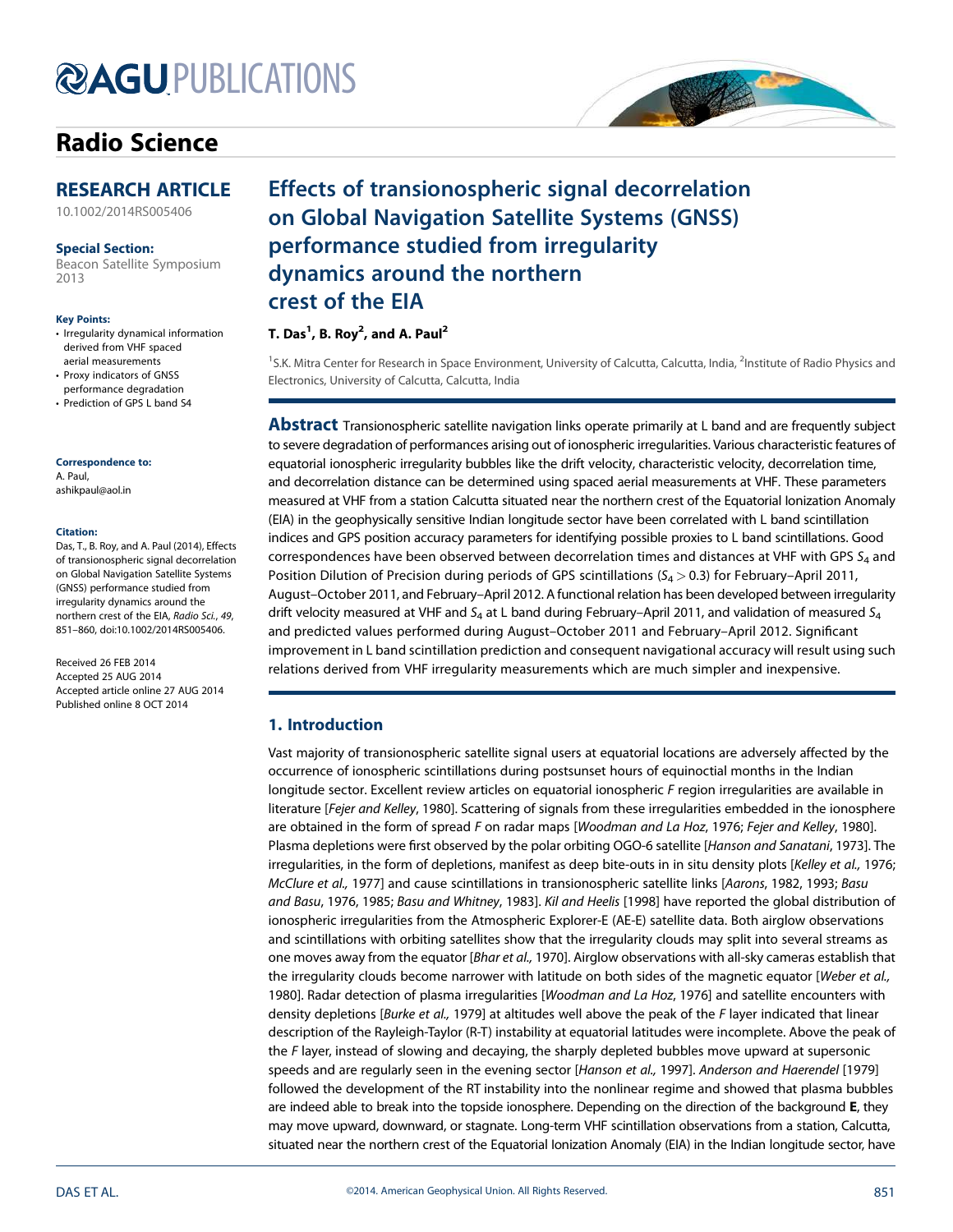been discussed [Chakraborty et al., 1999; Ray and DasGupta, 2007]. Effects of relative velocity between GPS satellite vehicle and drifting irregularities on receiver performance have been reported from the equatorial region [Kintner et al., 2001, 2004; DasGupta et al., 2006]. GPS phase scintillation measurements, associated cycle slips, and impact on receiver tracking loops have been reported in literature [Carrano and Groves, 2010; Humphreys et al., 2010a, 2010b; Moraes et al., 2011, 2014; Roy et al., 2013]. Optical measurements related to the triggering and subsequent evolution of equatorial ionospheric irregularities are available in literature [Mukherjee, 2002; Martinis and Mendillo, 2007; Taori et al., 2011]. The issue of day-to-day variability in ionospheric irregularity generation giving rise to equatorial scintillation has been discussed utilizing the global imagery provided by the Global Ultraviolet Imager (GUVI) onboard NASA's Thermosphere Ionosphere Mesosphere Energetics and Dynamics (TIMED) satellite [Basu et al., 2009].

Some of the most intense postsunset ionospheric scintillations are encountered at locations around the northern crest of the Equatorial Ionization Anomaly (EIA) in the Indian longitude sector, and the occurrence morphology depends on season, longitude, solar cycle, and magnetic activity, and exhibits a high degree of variability from one night to the next [Aarons, 1982]. Extensive observations of scintillations have been reported from the geophysically sensitive Indian longitude sector involving Applications Technology Satellite-6 (ATS-6) and All India Coordinated Programme of Ionospheric and Thermospheric Studies (AICPITS) [Chandra et al., 1979, 1993; Rastogi et al., 1982, 1990; Somayajulu et al., 1984; Dabas and Reddy, 1986; Kumar et al., 2000]. Stations like Calcutta (latitude: 22.58°N longitude: 88.38°E geographic; magnetic dip: 32°N) experience intense, often saturated, scintillations at VHF and L band on a significant proportion of nights during the equinoxes. While L band scintillations are mostly limited to premidnight hours, cases of VHF scintillations extending up to early morning hours have been observed from this station [Ray and DasGupta, 2007]. Impacts of equatorial ionospheric scintillations on technological systems which depend on transionospheric radio signals is significant and constitute one of the most potent threats to their accuracy of performance [Paul et al., 2011; Roy et al., 2013].

The ionospheric irregularities produce amplitude scintillations which represent the ground diffraction pattern of the satellite signal. Amplitude of the scintillation fading at a particular frequency depends upon the spatial distribution and amplitude of the density irregularities. The fading time scales are determined by the spatial scale called the Fresnel scale length and the zonal drift velocity of the irregularity where the drift varies during scintillation. The fading rate of a signal is expressed in terms of the autocorrelation of a time series of the signal. The autocorrelation function is a measure of the rapidity with which a point on the time series is decoupled from the neighboring point.

Equatorial ionospheric scintillations affect Global Navigation Satellite Systems (GNSS) signals according to a well-defined inverse frequency dependence. When scintillations are weak ( $S_4$  < 0.6), this variation is expressed by  $\mathsf{S}_4\propto\mathit{f}^{-1.5}$ , where  $\mathsf{S}_4$  is the amplitude scintillation index, defined as the ratio of standard deviation of signal intensity fluctuations and the average signal intensity, and  $f$  is the signal frequency. When scintillations are strong, the exponent of the frequency dependence decreases. At locations around the northern crest of the Equatorial Ionization Anomaly (EIA), intense ( $S_4 > 0.6$ ) to saturated VHF scintillations are frequently observed during early evening hours whose intensity gradually decrease with the progress of the night and become moderate to weak around midnight and postmidnight hours. On the same night, L band scintillation intensity may range from intense to moderate mostly limited to premidnight hours. Thus, it may not be appropriate to indicate one fixed frequency exponent to express the inverse frequency dependence across different scattering regimes.

The ionospheric irregularities usually move in an eastward direction with the drift velocity progressively decreasing from high early evening values of 150–200 m/s to about 50 m/s around 22:00 LT. The drift velocity of these ionospheric irregularities may be determined using spaced aerial measurements [Mitra, 1949; Briggs et al., 1950; Bhattacharyya et al., 2001, 2003] which are relatively simple and inexpensive to establish at VHF compared to L band. Some of the other parameters related to irregularity dynamics which can be derived from spaced aerial measurements are the characteristic velocity of the irregularities and the decorrelation time or decorrelation distance. The characteristic velocity provides a measure of the randomness of the medium of propagation. Decorrelation time of the signals received across two antennas separated by a finite distance provide information on the rate of evolution of the irregularity structures.

L band signals are applied for navigation purposes by GPS, Differential GPS (DGPS), Satellite-Based Augmented System (SBAS) and Global Navigation Satellite System (GNSS) catering to diverse panoply of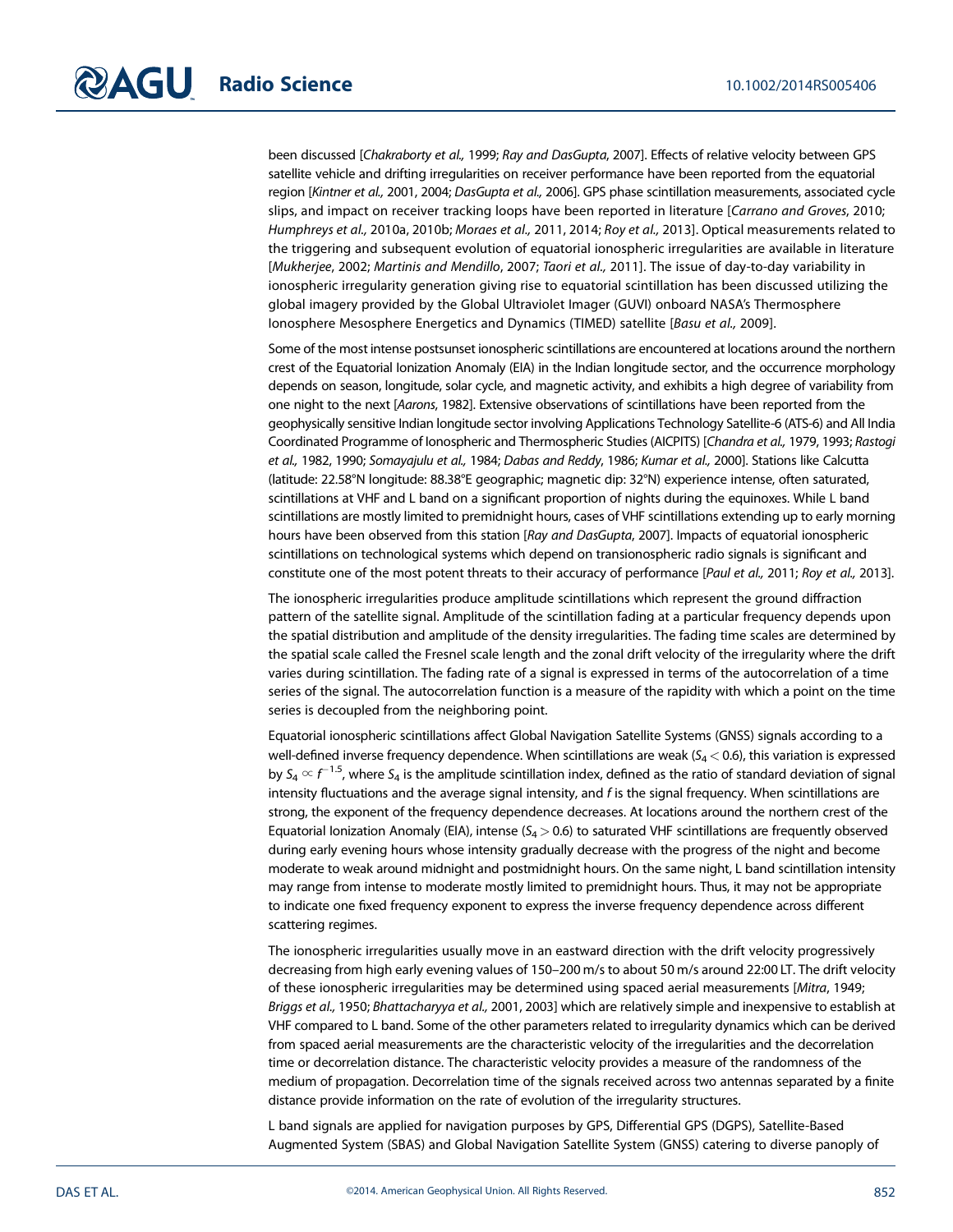# **QAGU** Radio Science 10.1002/2014RS005406



Figure 1. (a) Sample of VHF amplitude scintillations observed on the geostationary FSC link on two antennas aligned along geomagnetic east-west direction during 14:40-18:40 UT on 28 March 2011 at Calcutta. (b) Plot of  $S_4$  index at VHF from FSC on 28 March 2011. (c) Plots of autocorrelation of the east antenna signal and cross correlation of the west antenna signal with respect to the east antenna signal during 15:20-15:21 UT. The values of  $\tau_m$  and  $\tau_p$  are indicated in the figure. (d) Corresponding variation of GPS SV23  $S_4$  index on 28 March 2011.

modern society. It is important to note that GNSS signal tracking becomes extremely difficult during periods of low decorrelation times thereby degrading the performances of SBAS [Humphreys et al., 2005; Moraes et al., 2011; Akala et al., 2012]. Understanding the dependencies of irregularity mechanics at VHF and its possible implications on L band system forms a very important component of international space weather studies. Proxies to L band scintillations which affect SBAS could be obtained from VHF spaced aerial measurements, the latter being much simpler and inexpensive to install. Development of a functional relation between the measurements made at two frequencies may be effectively used for forecasting L band scintillation occurrences. The present paper reports the relation between irregularity motion parameters measured at VHF and their impact on GPS amplitude scintillations and position accuracy parameters like the Position Dilution of Precision (PDOP) measured from a station, Calcutta, situated virtually underneath the northern crest of the EIA in the geophysically sensitive Indian longitude sector over three equinoxes February– April 2011, August–October 2011, and February–April 2012. Validation of GPS measured  $S_4$  with predicted values have been performed for a period outside the training data set using a relation developed between VHF irregularity dynamics and measured GPS  $S<sub>4</sub>$ .

## 2. Data

VHF spaced aerial measurements have been recorded at Calcutta (22.58°N, 88.38°E geographic; magnetic dip: 32°N) using the geostationary FLEETSATCOM (Fleet Satellite Communications (FSC), 250 MHz, 350 km subionospheric point: 21.10°N, 87.25°E geographic; magnetic dip: 28.65°N) since August 2010 using wideband communication receivers. The receivers are calibrated once a week following Basu and Basu [1989].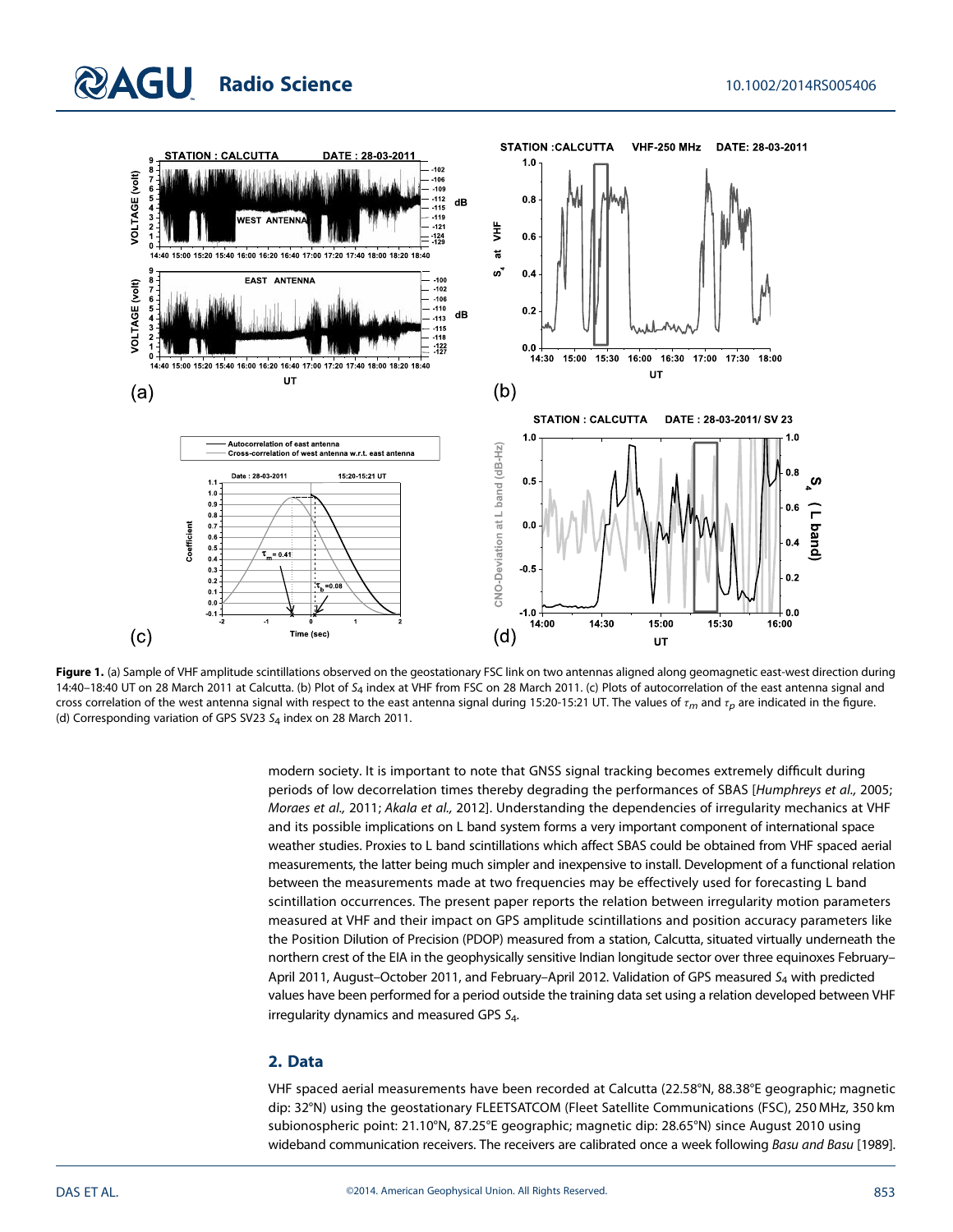

Figure 2. Variation of amplitude scintillation index  $S_4$  at GPS L1 frequency with ionospheric irregularity drift velocity at VHF (250 MHz) measured from Calcutta during February through April 2011.

The dynamic range of each receiver is ~25 dB. The scintillation data were scaled to obtain Scintillation Index (SI (dB)) and  $S_4$ following Whitney et al. [1969]. Stations like Calcutta situated at the northern crest of the Equatorial Ionization Anomaly (EIA) experience saturated VHF scintillations and intense ( $S_4 > 0.6$ ) L band scintillations for a significant proportion of local postsunset to midnight hours during equinoctial months.

After the unusually prolonged bottom of the solar cycle spanning 2006–2010, scintillation activity dramatically picked up during the equinoxes of 2011. While the autumnal equinox of 2010 witnessed only a few cases of L band scintillations, 38 cases of intense  $(S_4 > 0.6)$  L band scintillations were recorded from Calcutta during February through April 2011. The

corresponding numbers at L band were 22 during August through October 2011 and 25 during February through April 2012.

Spaced aerial measurements are one of the most popular methods for studying the dynamical characteristics of ionospheric irregularities. The nonfrozen aspects of the irregularities could be understood from an estimate of the drift velocity of the ground diffraction pattern. The characteristic velocity is taken as a measure of randomness of the medium of propagation. Decorrelation time indicates the rate of evolution of irregularities. Full Correlation Analysis [Briggs et al., 1950; Vacchione et al., 1987; Bhattacharyya et al., 1989] technique has been used to determine the zonal drift and characteristics velocity of the irregularities transverse to the signal path. With the assumption that the amplitude space-time correlation function  $C_A(x,t)$  is of the form

$$
C_A(x,t) = f\left[(x - V_o t)^2 + V_c^2 t^2\right]
$$

the "peak value" method shows that zonal drift velocity (V<sub>o</sub>) and characteristic velocity (V<sub>c</sub> ) can be computed by using the following two formulas,



Figure 3. Variation of amplitude scintillation index  $S_4$  at GPS L1 frequency with ionospheric irregularity characteristic velocity at VHF (250 MHz) measured from Calcutta during February through April 2011.

$$
V_o = \Delta x \tau_m / (\tau_m^2 + \tau_p^2)
$$
  

$$
V_c^2 = \Delta x \ V_o / \tau_m - V_o^2
$$

where  $\Delta x$  is the separation between two aerials aligned along geomagnetic eastwest direction,  $\tau_p$  is the time lag for which the autocorrelation of the amplitude equals the peak value of the crosscorrelation function for the amplitudes recorded at the two receivers and  $\tau_m$  is the time lag for which the cross-correlation function is maximum. The decorrelation time is calculated at 50% of  $\tau_p$ . The decorrelation time is calculated with reference to the autocorrelation function of a single antenna, the east antenna in this case. The decorrelation distance is obtained from the product of the decorrelation time and the irregularity drift velocity. Detailed discussions of the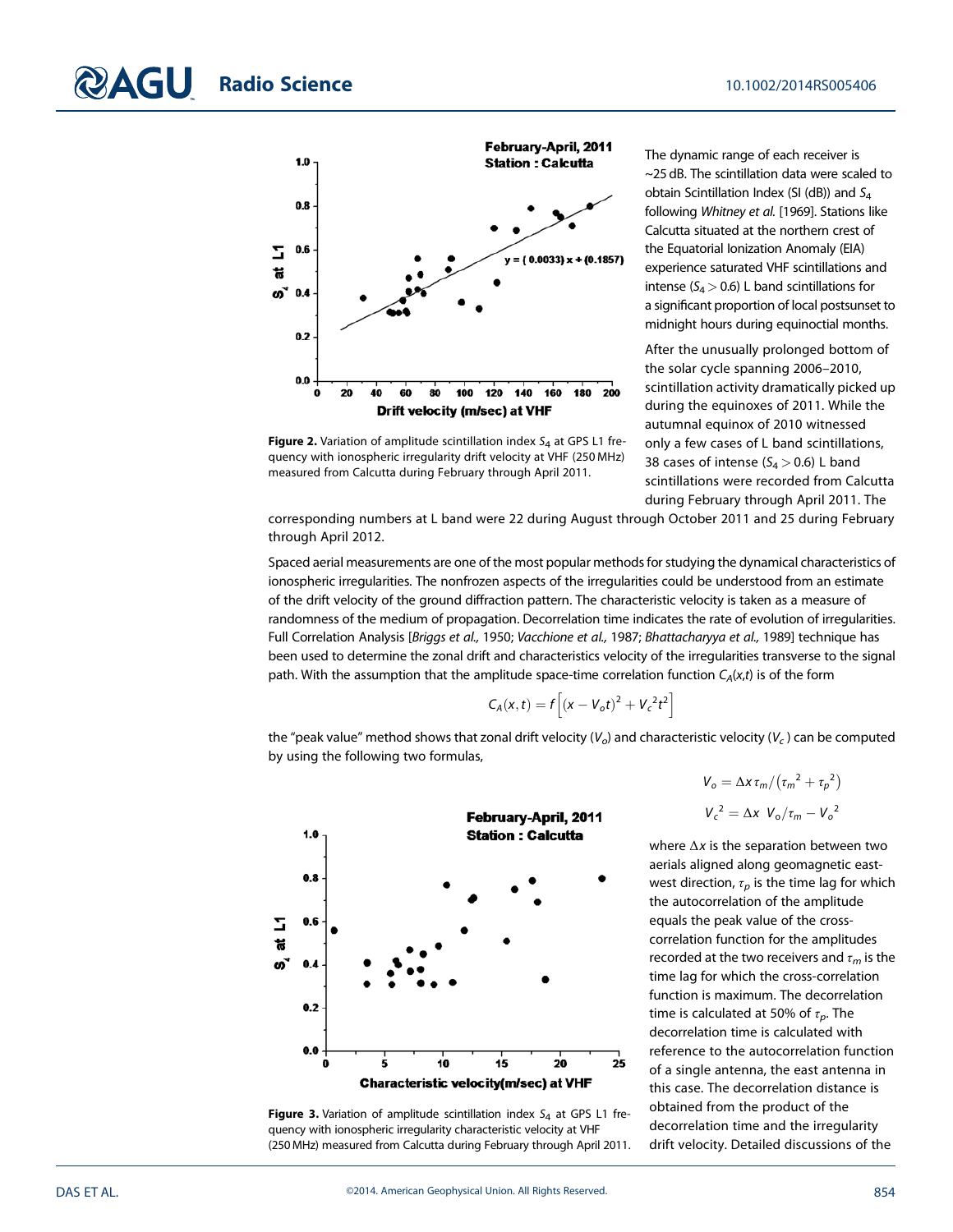

Figure 4. Variation of amplitude scintillation index  $S_4$  at GPS L1 frequency with ionospheric irregularity decorrelation time at VHF (250 MHz) measured from Calcutta during February through April 2011.

equations and terms given above could be found in Spatz et al. [1988]. In the present paper, estimation of irregularity zonal drift velocities at VHF has been done during 20:00 LT to midnight in order to eliminate any contamination due to the vertical movement of the structure during the early phase of irregularity generation [Kudeki and Bhattacharyya, 1999]. It is important to note that irregularity zonal drift measurements show large dispersion at this time.

Dual-frequency GPS data recorded at Calcutta situated underneath the northern crest of the EIA have been used. For the analysis, GPS satellites observed from Calcutta with 350 km subionospheric points lying within latitude swath of 20.12°–22.12° and longitude 86.25°–88.25°

were selected around that of FSC. The amplitude scintillation index  $S<sub>4</sub>$  and PDOP were logged at a sampling rate of 1 min. The received phase of the GPS signal at L1 frequency (1575.42 MHz) was sampled at 50Hz and used for estimation of cycle slips from satellite links located within the above mentioned swath close to the 350 km subionospheric point of FSC following Roy et al. [2013]. Cycle slips on a particular GPS space vehicle (SV) link were estimated over the time period the receiver loses lock on the signal till it reacquires the signal. A causal understanding behind GNSS tracking errors at L band exceeding the specifications of International Civil Aviation Organization (ICAO) are being attempted using VHF measurements. In the present paper, cases of intense VHF scintillations with  $S_4 > 0.6$  have been selected. During the correlation exercise with GPS L band scintillations, cases with GPS  $S_4 > 0.3$  have been selected with corresponding subionospheric points lying within a swath close to that of FSC. However, there are several cases of GPS  $S_4 > 0.6$  indicating intense scintillations.

The present paper reports (1) the results of correlation between VHF spaced aerial measurements and GPS L band scintillations indices for February–April 2011, August–October 2011, and February–April 2012, (2) examines the role of the decorrelation time on GNSS through the scintillation indices and position error parameters, and (3) validates predicted  $S_4$  with measured values at GPS L1 frequency using a functional





relationship developed using VHF irregularity drift velocity.

### 3. Results

During the three equinoxes of 2011 and 2012, it was found that the ionospheric irregularity drift velocities typically vary from 200 m/s in the early evening hours (19:00–21:00 LT) to about 50 m/s around midnight typically from west to east. Figure 1a shows a sample of VHF scintillation patches observed on the 250 MHz beacon from geostationary FSC affecting the west and the east antenna (aligned along geomagnetic east-west direction) during 14:40–18:40 UT on 28 March 2011. The signal strengths in decibels are also marked in the figure.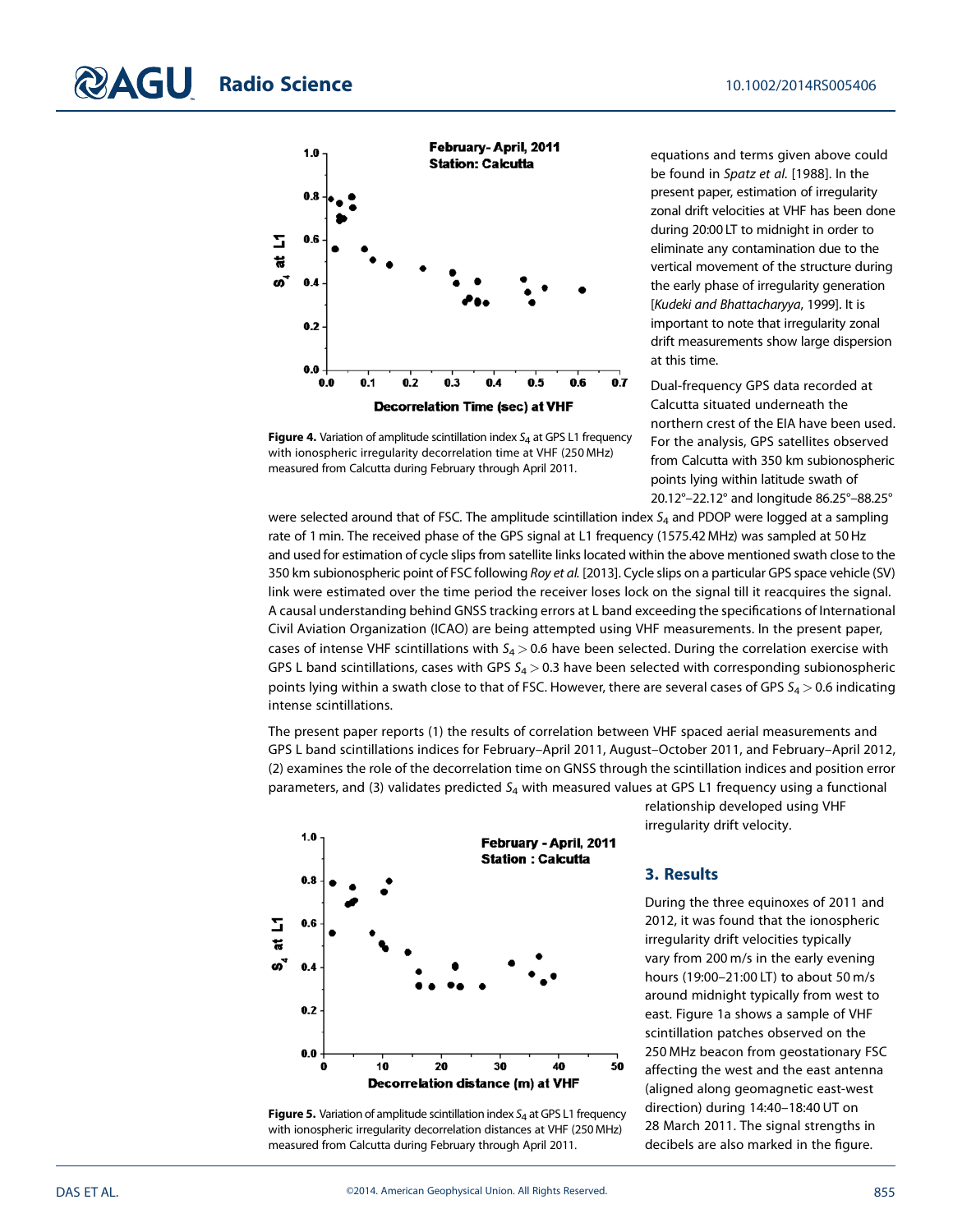

Figure 6. Correlation of Position Dilution of Precision (PDOP) for GPS with ionospheric irregularity decorrelation time at VHF (250 MHz) measured from Calcutta during February through April 2011.

The corresponding  $S_4$  index at VHF is plotted in Figure 1b. The autocorrelation and cross-correlation function for a 1 min sample from 15:20–15:21 UT on 28 March 2011 from FSC is shown in Figure 1c. The times  $\tau_p$  and  $\tau_m$  are also indicated in the figure. Figure 1d shows the variation of  $S_4$  index from GPS SV23 during 14:00–16:00 UT whose 350 km subionospheric point lies within a swath of ±1° around the subionospheric point of FSC. Similar plots of autocorrelation and cross correlation were generated for all the VHF scintillation patches observed on different days of the three equinoxes under consideration. Zonal drift velocities and characteristic velocities were calculated for each 1 min sample of scintillation patch observed on

the FSC link each night using the method of Full Correlation Analysis. Decorrelation times and corresponding decorrelation distances were estimated based on 50% autocorrelation of the received signal on one antenna, the east antenna in this case. The necessity for spatial proximity of FSC and GPS SV subionospheric point is of prime importance in the present study. The number of data points was reduced when selecting GPS satellites whose 350 km subionospheric point lies close to that of FSC.

Figure 2 shows the relation between irregularity zonal drift velocity at VHF measured at Calcutta during February through April 2011 and the amplitude scintillation index  $S_4$  at GPS L1 frequency for GPS SV links lying within ±1° of the subionospheric point of FSC. It is noted that higher irregularity drift velocities usually observed in the early evening hours correspond to high values of  $S<sub>4</sub>$ , often saturated scintillations, at L band. Zonal drift velocities of 180–200 m/s are also noted in some cases. A linear equation was found, as shown in Figure 2, relating VHF irregularity drift velocity with GPS S<sub>4</sub>. Characteristic velocities were calculated in order to understand the existence of any correspondence between randomness of the medium of propagation and intensity of transionospheric signal amplitude fluctuations. Variation of characteristic velocities at VHF with GPS L band  $S_4$  is shown in Figure 3. Higher characteristic velocities at VHF are found to result in more intense amplitude scintillations at L band. Decorrelation of transionospheric satellite signals across two



Figure 7. Correlation of Position Dilution of Precision (PDOP) for GPS with ionospheric irregularity decorrelation time at VHF (250 MHz) measured from Calcutta during August through October 2011.

antennas separated by a distance are attributed to ionospheric scintillations and usually quantified in terms of decorrelation times and distances. These two parameters indicate the rapidity (both temporal and spatial) with which an ionospheric irregularity structure evolves. Figure 4 shows the calculated decorrelation times at VHF and corresponding GPS  $S<sub>4</sub>$  at L band. Low decorrelation times at VHF are found to be associated with periods of intense L band scintillations. It is important to note that decorrelation times at VHF less than 0.3 s are found to cause GPS L band scintillations with  $S_4 > 0.4$ . The decorrelation distance is found to be less than 10 m during periods of intense GPS scintillations ( $S_4 > 0.6$ ) as shown in Figure 5. Such short decorrelation times and distances are issues of serious concern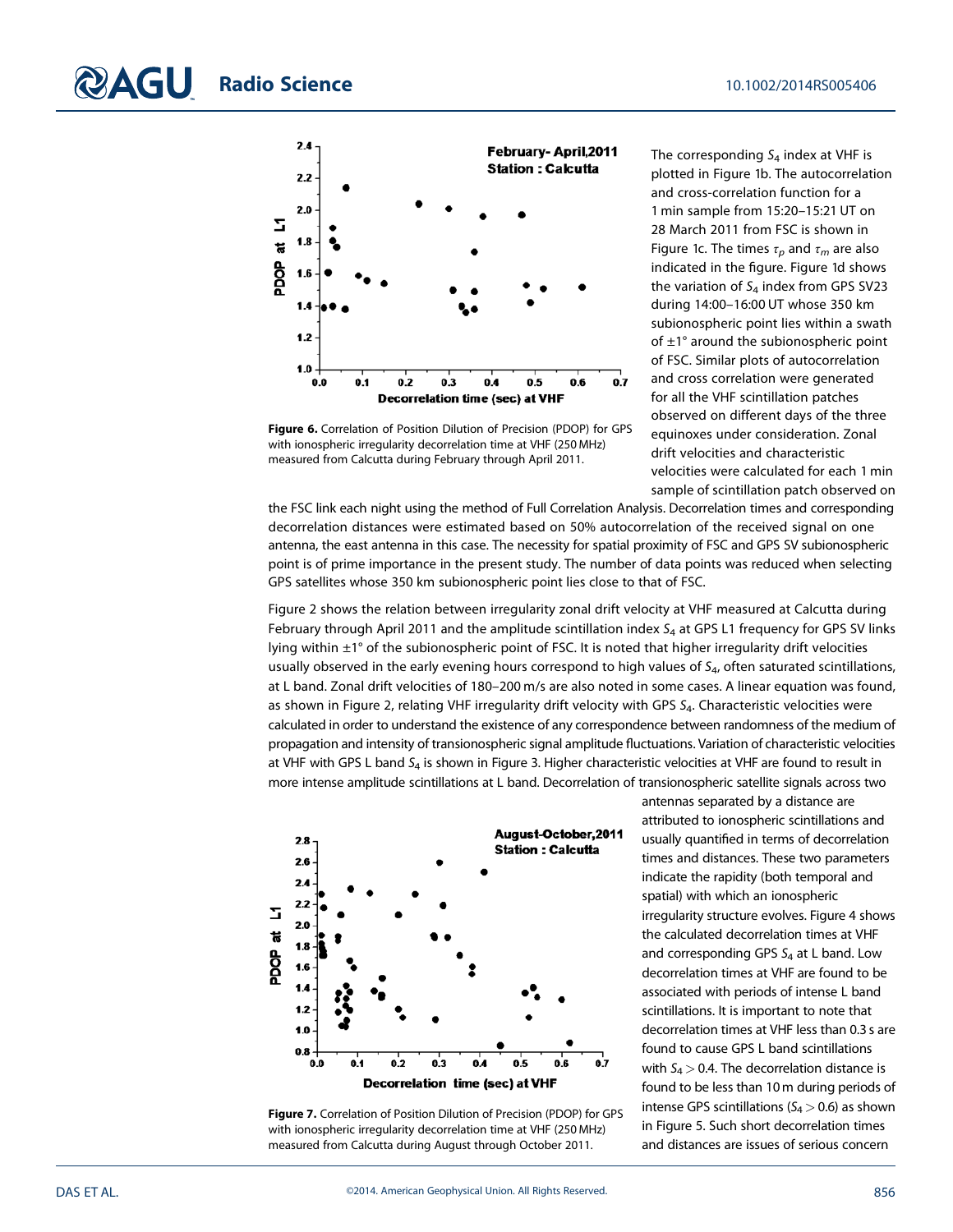



Figure 8. Correlation of Position Dilution of Precision (PDOP) for GPS with ionospheric irregularity decorrelation time at VHF (250 MHz) measured from Calcutta during February through April 2012.



**Figure 9.** Comparison of measured and predicted GPS  $S_4$  at L1 frequency during (a) August–October 2011 and (b) February–April 2012.

to SBAS system designers as these figures indicate significant deviations in transionospheric signal characteristics even across relatively short time periods and subionospheric points, during intense scintillations and calls for review of SBAS grid sizes as specified by the International Civil Aviation Organization (ICAO). In order to highlight the critical compromise of GPS position accuracy under intense ionospheric scintillations as frequently encountered at locations around the northern crest of the EIA in the Indian longitude sector, GPS PDOP values were studied corresponding to VHF decorrelation times. Identification of a proxy to position degradation of GNSS under adverse ionospheric conditions could be understood from VHF measurements as shown in Figure 6. It is observed that higher decorrelation times at VHF indicating less intense scintillations result in lower values of Position Dilution of Precision (PDOP) closer to 1.0 in GPS and hence better positioning accuracy. Values of PDOP around 1.0–1.2 are associated with decorrelation time of about 0.7 s. The associated cycle slips in the received phase of the L1 signal were calculated for SV links around the 350 km subionospheric point of FSC. High values of cycle slips of nearly 161 s [Roy et al., 2013] were noted corresponding to decorrelation time of 0.1 s and PDOP of 2.2.

Similar exercises were performed during the autumnal equinox of 2011 and the vernal equinox of 2012. Figure 7 shows the variation of PDOP of GPS with decorrelation times at VHF during August through October 2011 and Figure 8 during February through April 2012, respectively. During August through October 2011, GPS PDOP values of 2.4 and cycle slips of ~23 s were found to correspond to VHF decorrelation time of 0.1 s indicating severe degradation of position accuracy. During February–April 2012, GPS PDOP values greater than 2.0 were found to correspond to VHF decorrelation time of 0.1 s.

From the plot of VHF zonal drift velocities and GPS  $S_4$  measured during February through April 2011, a functional relation was developed between the two based on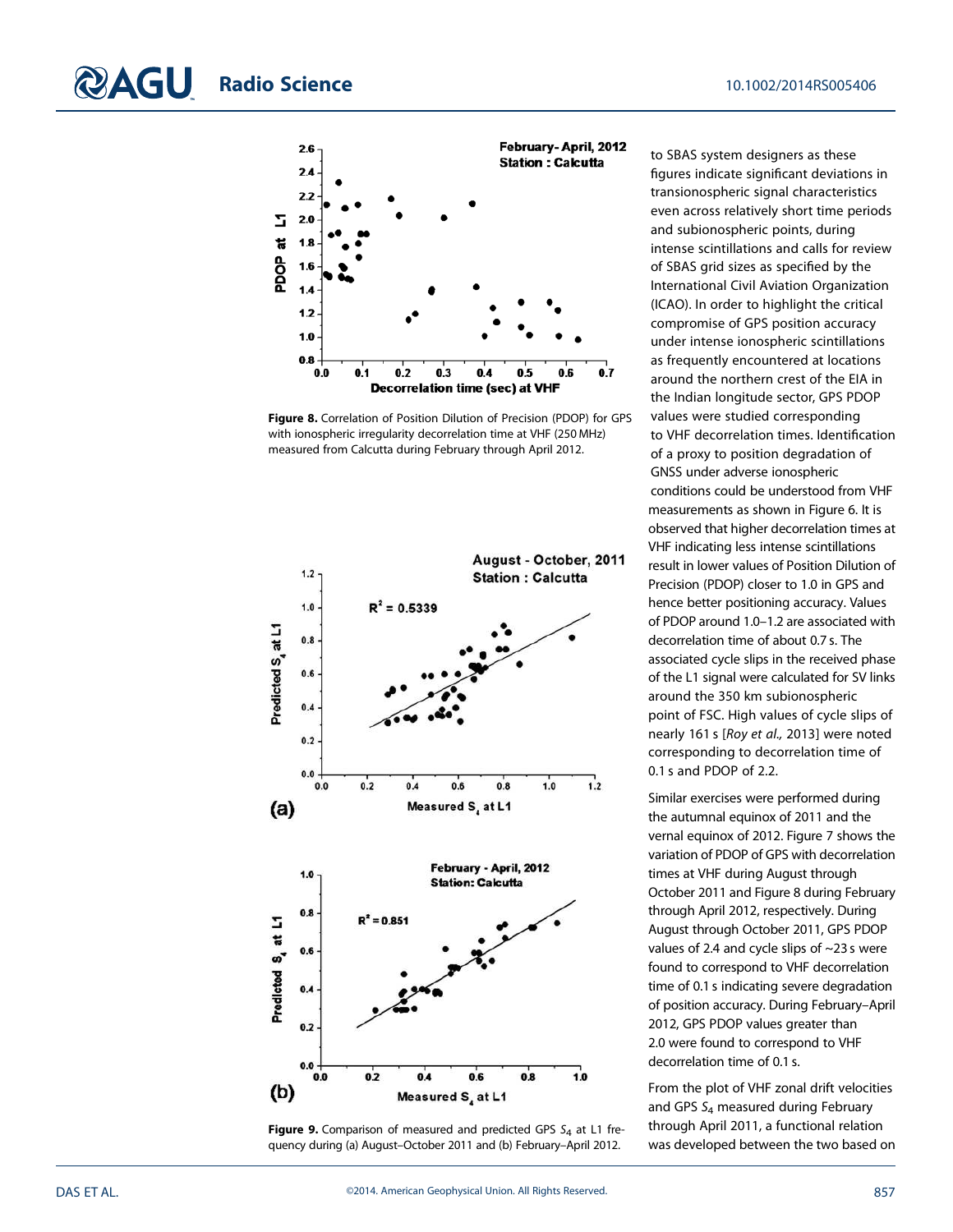a trend line as shown in Figure 2. Using this equation, values of GPS  $S_4$  were estimated for August–October 2011 and February–April 2012. In order to remove the bias of the data set used in developing the equation, validation of measured GPS  $S_4$  was done with predicted values using this equation for other equinoxes, namely, during August through October 2011 and February–April 2012 as shown in Figures 9a and 9b, respectively. Closer correspondence is noted between the measured and predicted S<sub>4</sub> values during February through April 2012 with a regression coefficient of 0.85 than August through October 2011 which shows a regression coefficient of 0.53. This equation can be used as a proxy indicator for GPS scintillations. It should be noted that regression coefficients indicate the level of correlation and not causation at all times, between a dependent and an independent variable.

#### 4. Summary and Conclusions

Although significant work have been conducted on irregularity dynamics and their modeling across different frequencies [Franke and Liu, 1983; Bhattacharyya et al., 2001; Carrano et al., 2011, 2012; McNamara et al., 2013], correlation of the irregularity zonal movement parameters at VHF with L band ionospheric scintillations could result in significant improvement of system performance of transionospheric navigation systems operating at L band around the northern crest of the EIA. Significant decorrelation in received transionospheric satellite signal phase from C/NOFS has been reported at VHF and UHF from Ascension Island [van de Kamp et al., 2010]. Correlation between the fading rates of VHF scintillations and GPS  $S_4$  has been attempted earlier [Das et al., 2010]. GPS PDOP, which combines values of horizontal as well as vertical positioning accuracies, provides an estimate of the level of integrity of position determination to the user. The evening equatorial ionosphere present very stringent conditions for transionospheric satellite systems, as the irregularities generated are often found to evolve at a very fast rate even across short baselines ~50–100 m resulting in low decorrelation times and high characteristic velocities. VHF signals are found to be decorrelated even across baselines of 10 m when GPS  $S_4$  are in excess of 0.4 indicating strong scattering of the signals. It is found that periods of low decorrelation times at VHF  $\sim$  0.1–0.2 s corresponded to intense L band scintillations ( $S_4 > 0.6$  at L1 frequency) and high values of PDOP (2.0–2.4) indicating significant compromise of navigational accuracy. The received phase of the GPS signal at L1 exhibited cycle slips with high values of nearly 161 s during February through April 2011 and 23 s during August through October 2011 [Roy et al., 2013]. These values are significantly higher than those specified by the International Civil Aviation Organization (ICAO) for application to high dynamic platforms like airplanes. Better correspondence between measured and predicted  $S<sub>4</sub>$  during February–April 2012 than August–October 2011 indicates seasonal dependence of ionospheric irregularity dynamical properties.

The meridional winds have been suggested to influence growth of equatorial ionospheric irregularities. The equatorial ionization anomaly has been found to exhibit asymmetry, both in terms of the locations of the northern and the southern crests as well as the ionization densities at the crests. The influence of a transequatorial wind appears to depress the F layer in the lee side hemisphere and to raise it in the windward hemisphere [Rishbeth, 1972; Bittencourt and Sahai, 1978]. Primarily, strong meridional winds are capable of creating this asymmetry in the equatorial ionization anomaly in the Northern and Southern Hemispheres. It would also facilitate significant changes in the  $E$  region conductivities that could control the  $F$  region dynamics. This in turn would be reflected in the postsunset F region height rise and eventually in the occurrence of scintillations. The above mechanism suggested by Maruyama and Matuura [1984] would operate irrespective of the winds being northward or southward. Latitudinal distribution of ionization density measured by Defense Meteorological Satellite Program (DMSP) could be used to estimate different parameters related to the asymmetry [Paul and DasGupta, 2010]. The relation between VHF irregularity drift velocity and GPS  $S<sub>4</sub>$  was derived for February–April 2011 and applied for validation over a different data set in August–October 2011 and February–April 2012. The equinoctial asymmetry in ionization has been suggested to be induced by variation in the O/N<sub>2</sub> ratio [DasGupta et al., 1983]. It has also been suggested that the seasonal difference in scintillation occurrences are linked to changes of the integrated E region Pedersen conductivity [Tsunoda, 1985]. These factors may be responsible for better correspondence between measured and predicted GPS  $S<sub>4</sub>$  during February–April 2012 compared to August–October 2011.

From a statistical analysis of the drift velocities [Otsuka et al., 2006], the eastward component of drift velocity just after sunset is found to be greater during March and April than during September and October. The present study tries to evolve a causal understanding between irregularity dynamics at VHF and its consequent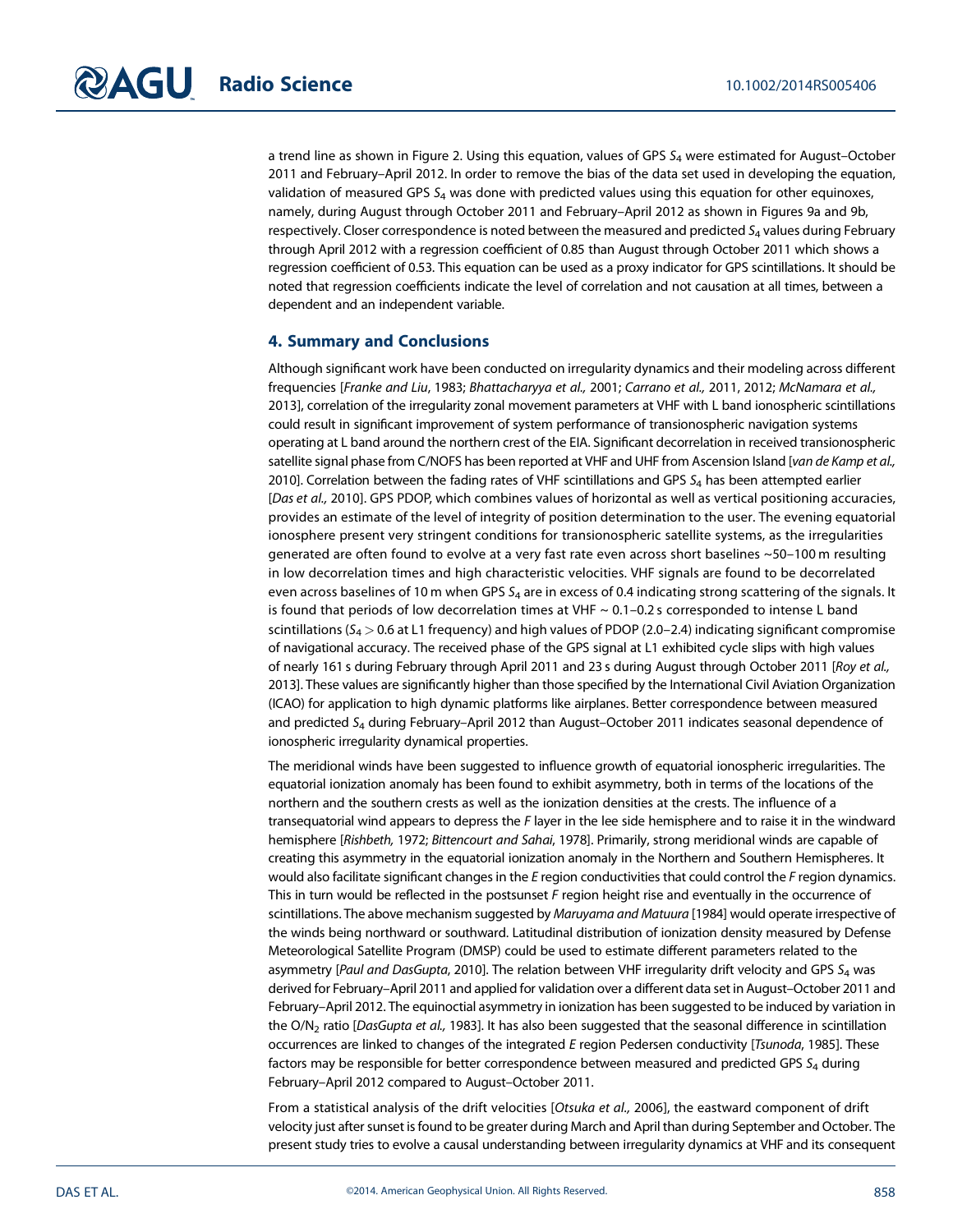effects on transionospheric L band signals and system. Significant advantage will accrue as a result of the applicability of relatively simple and inexpensive VHF measurements for prediction of L band scintillations affecting users of transionospheric satellite signals and system.

#### References

Aarons, J. (1982), Global morphology of ionospheric scintillations, Proc. IEEE, 70(4), 360–378.

- Aarons, J. (1993), The longitudinal morphology of equatorial F-layer irregularities relevant to their occurrence, Space Sci. Rev., 63(3-4), 209-243. Akala, A. O., P. H. Doherty, C. S. Carrano, C. E. Valladares, and K. M. Groves (2012), Impacts of ionospheric scintillations on GPS receivers intended for equatorial aviation applications, Radio Sci., 47, RS4007, doi:10.1029/2012RS004995.
- Anderson, D. N., and G. Haerendel (1979), The motion of depleted plasma regions in the equatorial ionosphere, J. Geophys. Res., 84, 4251–4256, doi:10.1029/JA084iA08p04251.
- Basu, S., and S. Basu (1976), Correlated measurements of scintillations and in situ F region irregularities from OGO-6, Geophys. Res. Lett., 3, 681–684, doi:10.1029/GL003i011p00681.
- Basu, S., and S. Basu (1985), Equatorial scintillations: Advances since ISEA-6, J. Atmos. Terr. Phys., 47(8), 753–768.
- Basu, S., and S. Basu (1989), Scintillation technique for probing ionospheric irregularities, in World Ionospheric Thermospheric Studies (WITS) Handbook, vol. 2, edited by C. H. Liu, pp. 128–136, SCOSTEP, Univ. of Ill., Urbana, Ill.

Basu, S., and H. E. Whitney (1983), The temporal structure of intensity scintillations near the magnetic equator, Radio Sci., 18, 263-271, doi:10.1029/RS018i002p00263.

- Basu, S., S. Basu, J. Huba, J. Krall, S. E. McDonald, J. J. Makela, E. S. Miller, S. Ray, and K. Groves (2009), Day-to-day variability of the equatorial ionization anomaly and scintillations at dusk observed by GUVI and modeling by SAMI3, J. Geophys. Res., 114, A04302, doi:10.1029/ 2008JA013899.
- Bhar, J. N., A. DasGupta, and S. Basu (1970), Studies on F-region irregularities at low latitude from scintillations of satellite signals, Radio Sci., 5, 939–942, doi:10.1029/RS005i006p00939.
- Bhattacharyya, A., S. J. Franke, and K. C. Yeh (1989), Characteristic velocity of equatorial F region irregularities determined from spaced receiver scintillation data, J. Geophys. Res., 94, 11,959–11,969, doi:10.1029/JA094iA09p11959.
- Bhattacharyya, A., S. Basu, K. M. Groves, C. E. Valladares, and R. Sheehan (2001), Dynamics of equatorial F region irregularities from spaced receiver scintillation observations, Geophys. Res. Lett., 28, 119–122, doi:10.1029/2000GL012288.
- Bhattacharyya, A., K. M. Groves, S. Basu, and H. Kuenzler (2003), L-band scintillation activity and space-time structure of low-latitude UHF scintillations, Radio Sci., 38(1), 1004, doi:10.1029/2002RS002711.
- Bittencourt, J. A., and Y. Sahai (1978), F-region neutral winds from ionosonde measurements of hmF2 at low latitude magnetic conjugate region, J. Atmos. Terr. Phys., 40(6), 669–676.

Briggs, B. H., G. J. Phillips, and D. H. Shinn (1950), The analysis of observations on spaced receivers of the fading of radio signals, Proc. Phys. Soc. B, 63, 106, doi:10.1088/0370-1301/63/2/305.

- Burke, W. J., D. E. Donatelli, R. C. Sagalyn, and M. C. Kelley (1979), Observations of low density regions at high altitudes in the topside equatorial ionosphere and their interpretation in terms of equatorial spread-F, Planet. Space Sci., 27(5), 593–601.
- Carrano, C. S., and K. M. Groves (2010), Temporal decorrelation of GPS satellite signals due to multiple scattering from ionospheric irregularities, in Proceedings of the 2010 Institute of Navigation ION GNSS Meeting, pp. 361-374, Institute of Navigation, Portland, Oreg.
- Carrano, C. S., K. M. Groves, R. G. Caton, C. L. Rino, and P. R. Straus (2011), Multiple phase screen modeling of ionospheric scintillation along radio occultation raypaths, Radio Sci., 46, RS0D07, doi:10.1029/2010RS004591.
- Carrano, C. S., K. M. Groves, and R. G. Caton (2012), The effect of phase scintillations on the accuracy of phase screen simulation using deterministic screens derived from GPS and ALTAIR measurements, Radio Sci., 47, RS0L25, doi:10.1029/2011RS004958.
- Chakraborty, S. K., A. DasGupta, S. Ray, and S. Banerjee (1999), Long-term observations of VHF scintillation and total electron content near the crest of the equatorial anomaly in the Indian longitude zone, Radio Sci., 34, 241-255, doi:10.1029/98RS02576.
- Chandra, H., H. O. Vats, M. R. Deshpande, R. G. Rastogi, G. Sethia, J. H. Sastri, and B. S. Murthy (1979), Ionospheric scintillations associated with features of equatorial ionosphere, Ann. Geophys., 35, 145–151.
- Chandra, H., et al. (1993), Coordinated multistation VHF scintillations observations in India during March–April 1991, Indian J. Radio Space Phys., 22, 69–81.
- Dabas, R. S., and B. M. Reddy (1986), Night time VHF scintillations at 23°N magnetic latitude and their association with equatorial F-region irregularities, Radio Sci., 21, 453–462, doi:10.1029/RS021i003p00453.
- Das, A., A. DasGupta, and S. Ray (2010), Characteristics of L-band (1.5 GHz) and VHF (244 MHz) amplitude scintillations recorded at Kolkata during 1996–2006 and development of models for the occurrence probability of scintillations using Neural network, J. Atmos. Sol. Terr. Phys., 72(9–10), 685–704.
- DasGupta, A., D. N. Anderson, and J. A. Klobuchar (1983), Equatorial F-region ionization differences between March and September, 1979, Adv. Space Res., 2(10), 199–202.
- DasGupta, A., A. Paul, S. Ray, A. Das, and S. Ananthakrishnan (2006), Equatorial bubbles as observed with GPS measurements over Pune, India, Radio Sci., 41, RS5S28, doi:10.1029/2005RS003359.
- Fejer, B. G., and M. C. Kelley (1980), Ionospheric irregularities, Rev. Geophys. Space Phys., 18(2), 401–454.
- Franke, S. J., and C. H. Liu (1983), Observations and modeling of multifrequency VHF and GHz scintillations in the equatorial region, J. Geophys. Res., 88, 7075–7085, doi:10.1029/JA088iA09p07075.
- Hanson, W. B., and S. Sanatani (1973), Large N<sub>I</sub> gradients below the equatorial F-peak, J. Geophys. Res., 78, 1167-1173, doi:10.1029/ JA078i007p01167.
- Hanson, W. B., W. R. Coley, R. A. Heelis, and A. L. Urquhart (1997), Fast equatorial bubbles, J. Geophys. Res., 102, 2039-2046, doi:10.1029/ 96JA03376.
- Humphreys, T. E., M. L. Psiaki, B. M. Ledvina, and P. M. Kintner (2005), GPS carrier tracking loop performance in the presence of ISs, Proc. ION GNSS 2005, Institute of Navigation, Long Beach, Calif.
- Humphreys, T. E., M. L. Psiaki, B. M. Ledvina, A. P. Cerruti, and P. M. Kintner Jr. (2010a), Data-driven testbed for evaluating GPS carrier tracking loops in ionospheric scintillation, IEEE Trans. Aerosp. Electron. Syst., 46(4), 1609-1623.
- Humphreys, T. E., M. L. Psiaki, and P. M. Kintner (2010b), Modeling the effects of ionospheric scintillation on GPS carrier phase tracking, IEEE Trans. Aerosp. Electron. Syst., 46(4), 1624–1637.

#### **Acknowledaments** This research has been sponsored in

part by the (1) Indian Space Research Organization (ISRO) through Research Projects at the S.K. Mitra Center for Research in Space Environment, University of Calcutta, Calcutta, India, (2) Centre of Advanced Study (CAS) at the Institute of Radio Physics and Electronics, University of Calcutta, Calcutta, India, (3) Technical Education Quality Improvement Program (TEQIP), University of Calcutta, Calcutta, India, and (4) the SCINDA program of the U.S. Air Force through the Asian Office of Aerospace Research and Development (AOARD). One of the authors (T.D.) acknowledges the support provided by Indian Space Research Organization (ISRO) through Research Fellowships at the S.K. Mitra Center for Research in Space Environment, University of Calcutta, Calcutta, India.